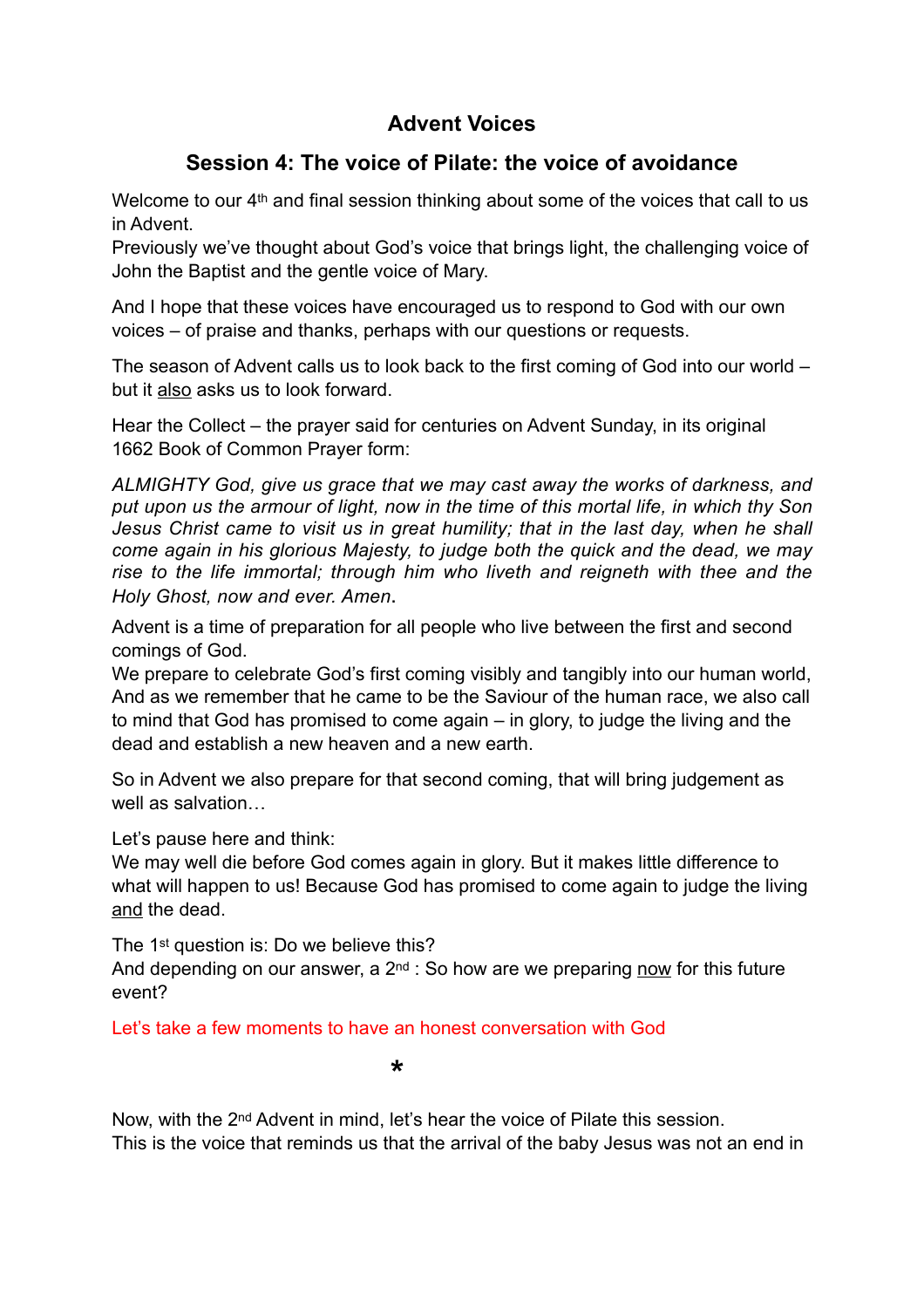itself. The angels, the shepherds and the wise men lead us on to the events of Easter and beyond - and the promise of God's second arrival.

Pontius Pilate was governor of the small but troublesome province of Judea, part of the Roman Empire, a famously difficult posting because the tensions and skirmishes between the Roman administration and the Jewish population often escalated into violence. Based in Jerusalem, Pilate ruled this area between 27 and 36 AD and so presided over Jesus' trial and set in motion his crucifixion … and in doing this secured his own place in history.

All 4 gospels have an account of Pilate's encounter with Jesus.

Read Mark's account (15: 1-15) and as you read, note how many questions he asks.

*15 As soon as it was morning, the chief priests held a consultation with the elders and scribes and the whole council. They bound Jesus, led him away, and handed him over to Pilate. 2 Pilate asked him, "Are you the King of the Jews?" He answered him, "You say so." 3 Then the chief priests accused him of many things. 4 Pilate asked him again, "Have you no answer? See how many charges they bring against you." 5 But Jesus made no further reply, so that Pilate was amazed.*

*6 Now at the festival he used to release a prisoner for them, anyone for whom they asked. 7 Now a man called Barabbas was in prison with the rebels who had committed murder during the insurrection. 8 So the crowd came and began to ask Pilate to do for them according to his custom. 9 Then he answered them, "Do you want me to release for you the King of the Jews?" 10 For he realized that it was out of jealousy that the chief priests had handed him over. 11 But the chief priests stirred up the crowd to have him release Barabbas for them instead. 12 Pilate spoke to them again, "Then what do you wish me to do with the man you call the King of the Jews?" 13 They shouted back, "Crucify him!" 14 Pilate asked them, "Why, what evil has he done?" But they shouted all the more, "Crucify him!" 15 So Pilate, wishing to satisfy the crowd, released Barabbas for them; and after flogging Jesus, he handed him over to be crucified.*

Pilate is a man in authority, with considerable power. He's no fool. He knows the charges against Jesus have been brought by jealous men, the Scribes, the Pharisees, the teachers of the Jewish Law who were determined to wipe Jesus out and he finds no evidence to convict Jesus. In fact he's described by all the gospel writers as wanting – even *very much* wanting – to have Jesus released. **BUT** 

He is also frightened that releasing Jesus would result in riots and bloodshed. The crowds in Jerusalem who were baying for Jesus to be crucified would quickly turn against the Roman occupying forces if he did not give into their demands. His own safety and authority could be threatened…

So he tries to side -step the problem by bombarding with questions the Jews who brought Jesus to him, culminating in the final fatal question – What do you wish me to do with this man you call the King of the Jews?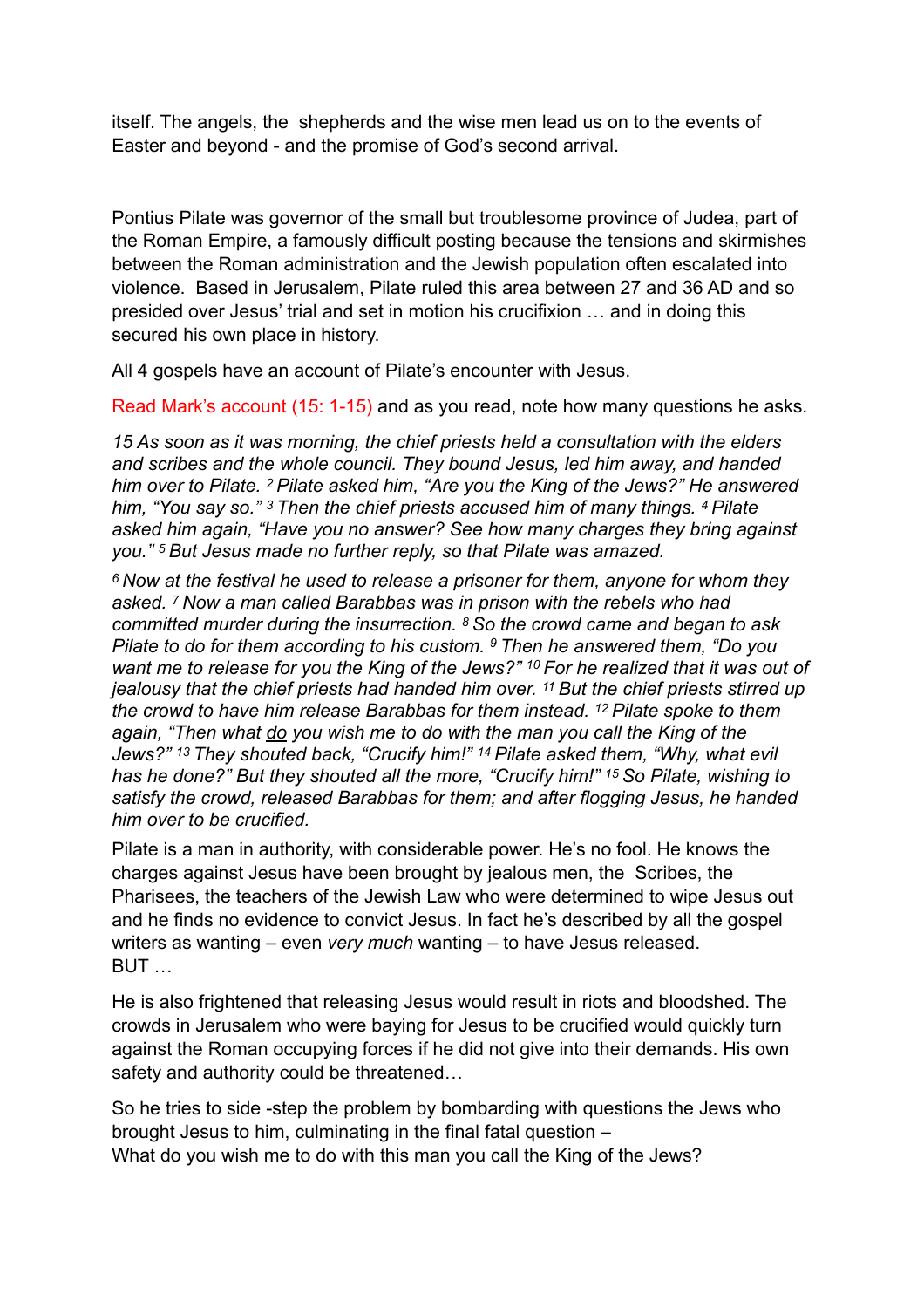Mark – and all our gospels – paint a picture of Pilate as a weak man in a powerful position, caught in a dilemma.

He knows what he should do but he is controlled by fear of what might happen if he does this. So he tried to pass the decision over to the crowd. 'What do you want me to do with this man…?'

Having very little indeed in common with Pilate, nevertheless, there are 2 key questions here for us as we think about and prepare for our meeting face to face with God:

Are we avoiding making the decisions we should make? And whose - or what - power controls us?

Take a few moments to ask yourself those questions…

Pilate is a great one for questions! He puts some to Jesus a little earlier, as recorded by Luke and John

Don't you hear the accusations against you? Have you no answer? Are you a Galilean? Are you a king? Are you the King of the Jews? And, of course, his famous question 'What is truth?'

Pilate fires many questions at Jesus, but essentially all ask the same thing: Who are you? And so Pilate voices the question for which people have sought the answer ever since: Who are you Jesus?

This is a real question – probably the question – for all people who *have* lived, *currently* live and *will* live between the first and second comings of God.

It is a real question for us – because scripture tells us God is coming back, visibly into our world. And even if our mortal life ends before this event, we will at some point meet God face to face. And God's face will be one of love – and of judgement.

So let's sit with Pilate's questions and ask them for ourselves.

Who is Jesus to you at this time in your life?

Are you content with what you already know and believe about God? Or do you want to discover more?

How would you describe your relationship with Jesus this Advent?

 **\***